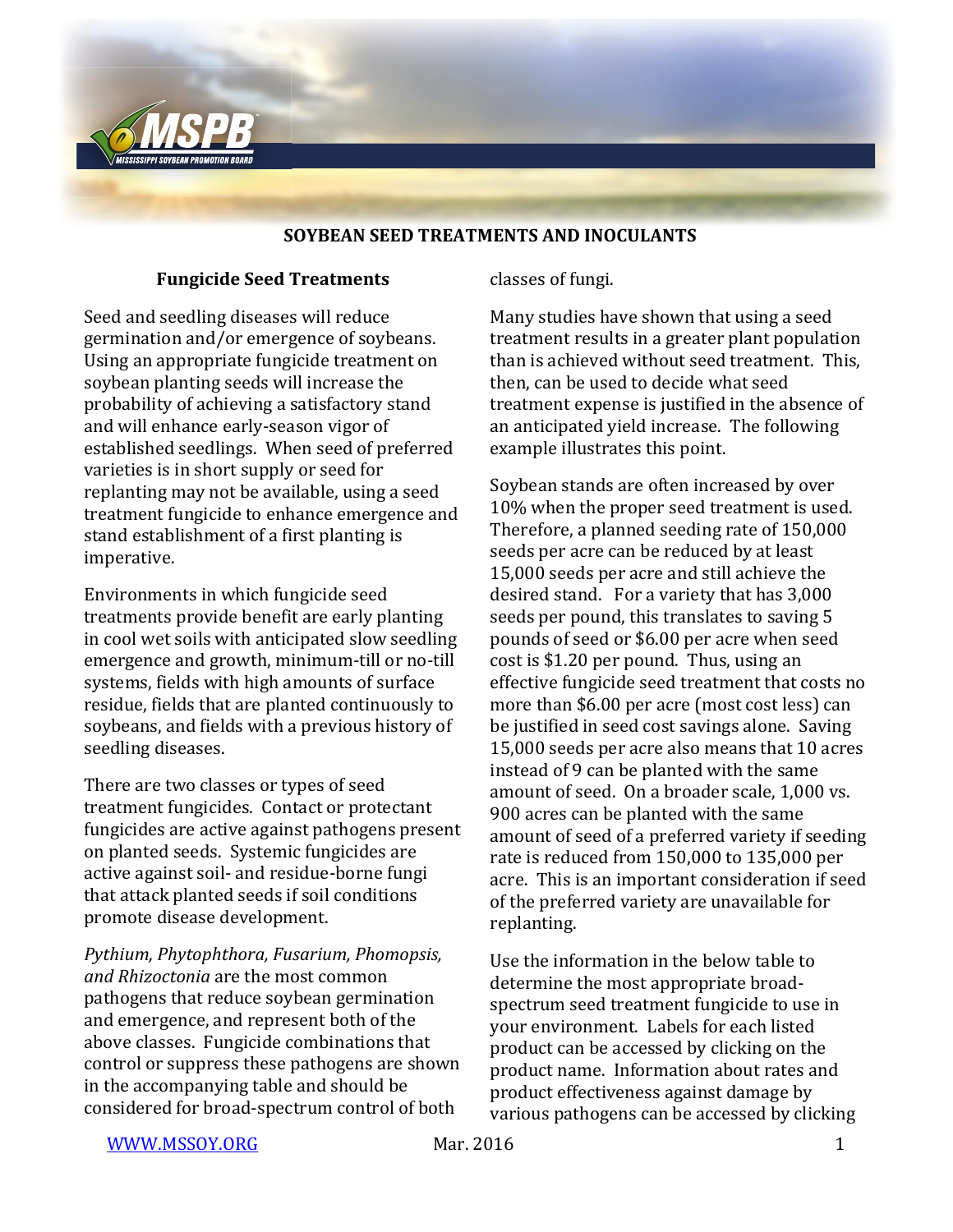

on the sites in the table footnote.

**Be especially mindful of these additional important points related to the decision of whether or not to use fungicide seed treatments, and your selection of a treatment.**

- **The longer times between planting date and emergence in early plantings provides additional impetus to use effective fungicide seed treatments since seed and unemerged seedlings will be in the soil longer, and thus subject to infestations by soil-borne pathogens for a longer period. For example, [results from research](http://mssoy.org/blog/temperature-and-soybean-emergence/) conducted as part of MSPB Project No. 75-2014 estimate that days to emergence for Mar. 30 plantings will be 4 days longer than days to emergence for plantings made on May 10. This additional time to emergence from the earlier planting can be critical if seed are not protected against pathogens during this longer time to stand establishment.**
- **It is difficult to place a value on the additional benefit gained from using a broad-spectrum fungicide seed treatment in years and environments that have a history of unforeseen conditions after planting that will reduce stand below the level for optimum yield potential.**
- **Using a broad-spectrum seed treatment is cheap insurance to avoid replanting a failed stand, especially since replanting following a failed stand may result in a lower yield because of the resulting later planting date.**
- **Using a fungicide seed treatment that is not broad-spectrum is a poor management decision.**
- **When having a seed treatment applied by your seed supplier, ensure that the product that is being applied is a broad-spectrum one comparable to those listed in the below table.**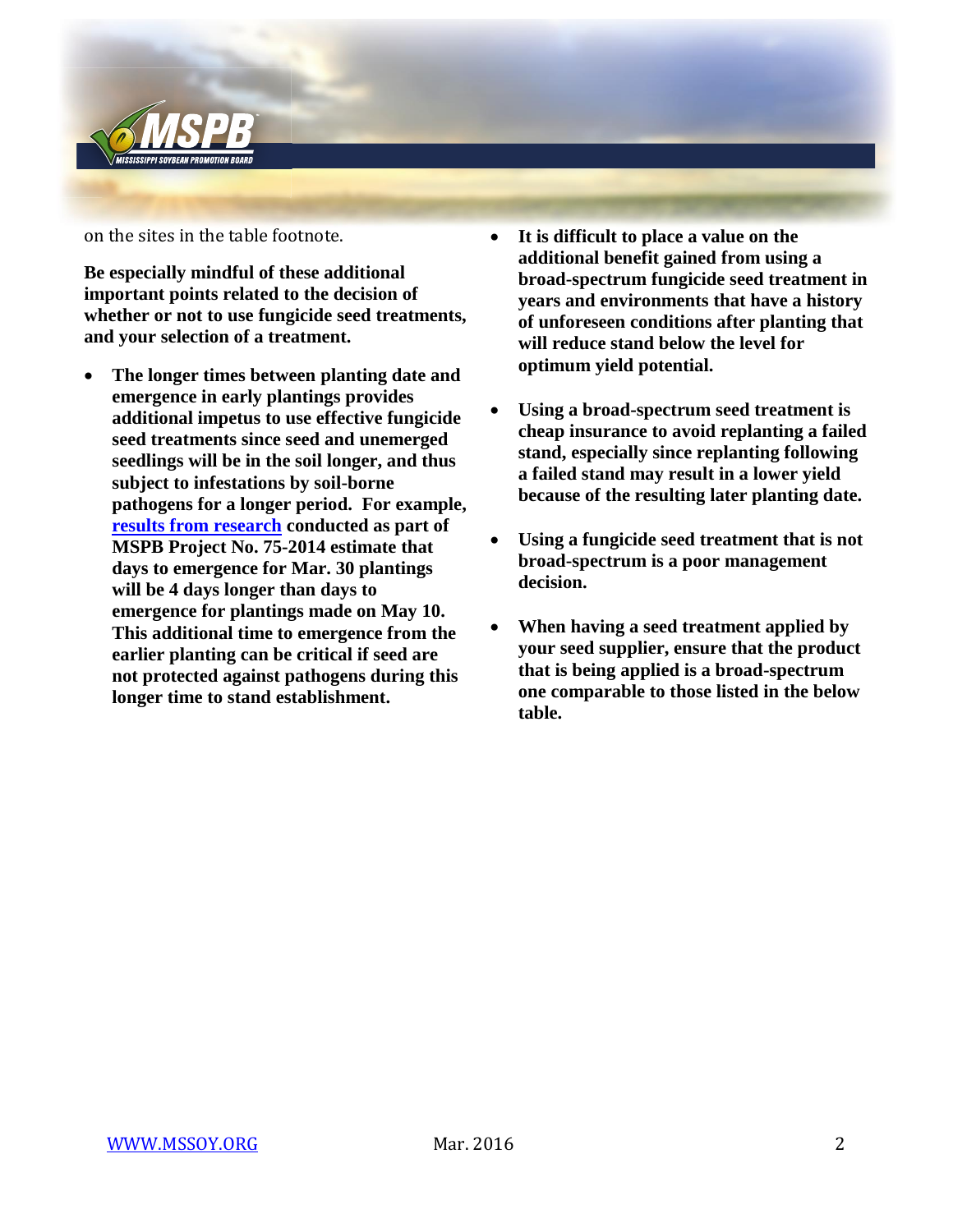

**Table 1. Seed-treatment fungicide combinations (contact + systemic) available for broadspectrum control of soybean seed and seedling diseases, organisms controlled or suppressed by each fungicide product, and efficacy rating\* for control of indicated pathogens. [FRAC \(Fungicide Resistance Action Committee\) code](http://www.frac.info/docs/default-source/publications/frac-code-list/frac-code-list-2016.pdf) indicates mode of action. Rotation of fungicides with different FRAC codes should minimize selection for fungicide resistance.**

| <b>Trade name</b>                         | Ingredients (FRAC code)                                   | Pathogens controlled or<br>suppressed and efficacy rating*                               |
|-------------------------------------------|-----------------------------------------------------------|------------------------------------------------------------------------------------------|
| ApronMaxx (RTA and<br>RFC) and Warden RTA | Mefenoxam $(4)$ + Fludioxonil $(12)$                      | Pythium (E), Phytophthora (E),<br>Fusarium $(G)$ , Phomopsis $(G)$ ,<br>Rhizoctonia (G)  |
| <b>Bean Guard/Allegiance</b>              | Metalaxyl $(4)$ + Captan $(M4)$<br>+ Carboxin (7)         | Pythium (E), Phytophthora (E),<br>Fusarium (G), Rhizoctonia (G)                          |
| Trilex 2000                               | Trifloxystrobin $(11)$ + Metalaxyl $(4)$                  | Pythium (E), Phytophthora (F),<br>Fusarium $(G)$ , Phomopsis $(G)$ ,<br>Rhizoctonia (G)  |
| Acceleron: DX-109,<br>DX-309, DX-612      | Pyraclostrobin (11) + Metalaxyl (4)<br>+ Fluxapyroxad (7) | Pythium (E), Phytophthora (E),<br>Fusarium $(G)$ , Phomopsis $(G)$ ,<br>Rhizoctonia (E), |
| <b>ILeVO</b>                              | Fluopyram (7)                                             | Fusarium virguliforme (VG),<br>SDS pathogen                                              |

\*Efficacy ratings:  $E = Excellent$ ; G,  $VG = Good$ , Very Good;  $F = Fair$ ;  $P = Poor$ ;  $U = Unknown$  or Not Recommended. Only ILeVO has efficacy against *Fusarium virguliforme*, the causal agent of SDS (sudden death syndrome).

Cautions: Check product label for compatibility with B. *japonicum* inoculant, and do not feed or sell treated seeds that are not planted.

Resources: [University of Arkansas;](http://www.uaex.edu/publications/pdf/mp154year2016/pg54thru59soybeans.pdf) [Management of Soybean Seedling Diseases](https://s3.amazonaws.com/udextension/fieldcropdisease/files/2015/05/2015-Soybean-Seed-Treatment-Fungicide-Efficacy-Table_final.pdf)—Fungicide [Efficacy for Control of Soybean Seedling Diseases](https://s3.amazonaws.com/udextension/fieldcropdisease/files/2015/05/2015-Soybean-Seed-Treatment-Fungicide-Efficacy-Table_final.pdf)—May 2015—Univ. of Delaware; and [Fungicide](https://www.extension.purdue.edu/extmedia/BP/BP-163-W.pdf)  [efficacy for control of soybean seedling diseases](https://www.extension.purdue.edu/extmedia/BP/BP-163-W.pdf)—June 2014—Purdue Extension.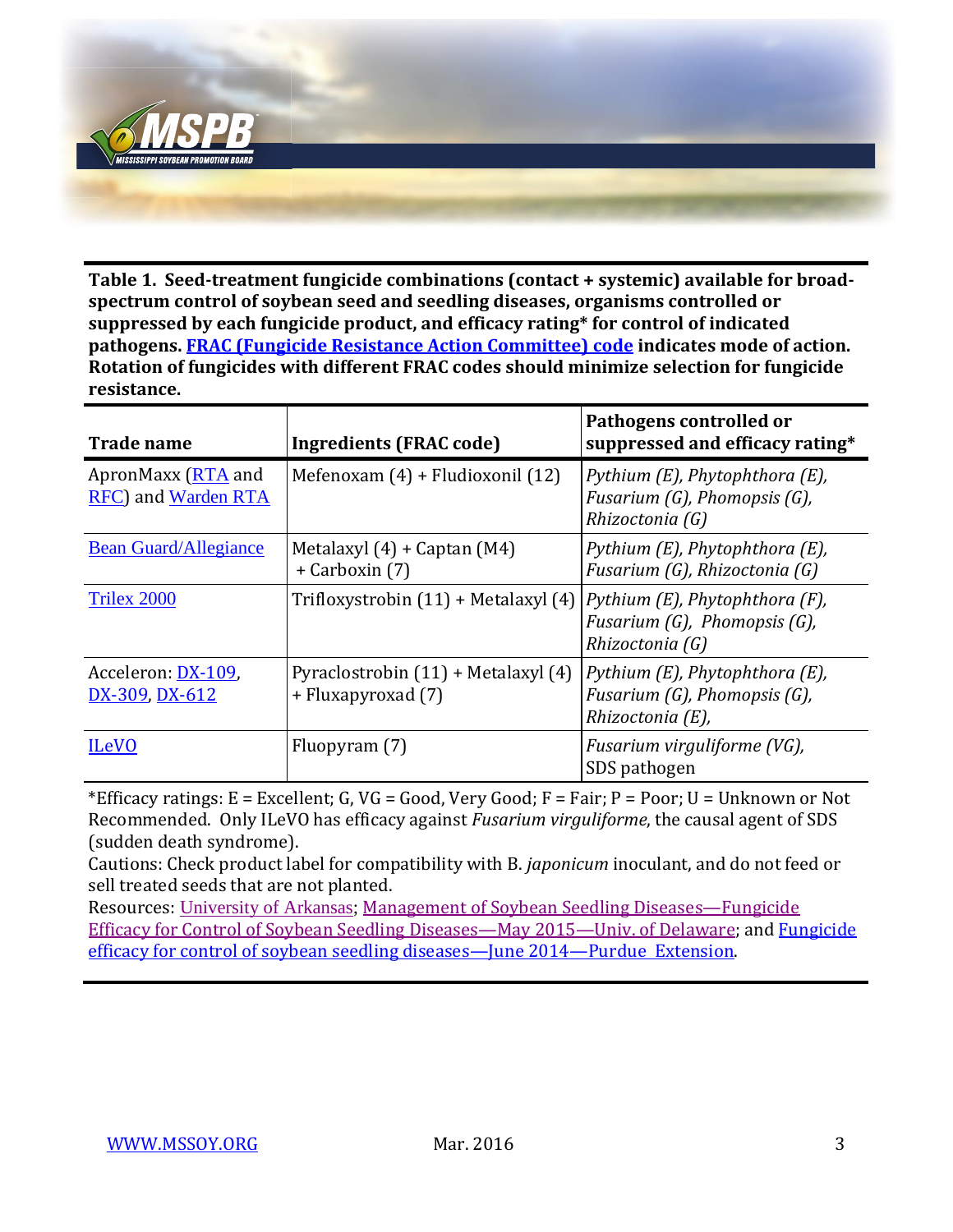

## **Insecticide Seed Treatments**

An additional management option for Mississippi soybean farmers is the treatment of planting seed with an insecticide in addition to the already proven effective treatment with fungicides. Available products contain systemic insecticides that provide effective control of early generations of bean leaf beetle, thrips, and three-cornered alfalfa, among others. They generally have a short period of

efficacy (30 to 45 days), and are not a replacement for late-season insect control that may be necessary in some fields.

Results from numerous studies indicate that using these insecticidal seed treatments results in small but significant yield increases that apparently result from lessening the damage caused by insect pests early in the season. Available products appear in Table 2.

**Table 2. Seed-treatment fungicide and insecticide combination products available for broad-spectrum control of soybean seed and seedling diseases and soil-borne and earlyseason insects. [FRAC \(Fungicide Resistance Action Committee\) code](http://www.frac.info/docs/default-source/publications/frac-code-list/frac-code-list-2016.pdf) indicates mode of action for listed fungicides in addition to those listed in Table 1 above. [IRAC \(Insecticide](http://www.irac-online.org/documents/moa-classification/)  [Resistance Action Committee\) code](http://www.irac-online.org/documents/moa-classification/) indicates mode of action for listed insecticides.**

| <b>Trade name</b>                                                                                            | Ingredients, FRAC codes for fungicides, and IRAC codes for insecticides                              |
|--------------------------------------------------------------------------------------------------------------|------------------------------------------------------------------------------------------------------|
| Trilex 6000                                                                                                  | Trilex 2000 (fungicides) plus Gaucho [imidacloprid insecticide (4)]                                  |
| <b>CruiserMaxx</b>                                                                                           | <b>Apron Maxx</b> (fungicides) plus Cruiser 5FS [thiamethoxam insecticide (4)]                       |
| <b>CruiserMaxx Plus</b>                                                                                      | 2X rate of mefenoxam (4) fungicide                                                                   |
| Acceleron                                                                                                    | $DX-109$ , $DX-309$ , $DX-612$ fungicides plus $IX-409$ [imidacloprid insecticide<br>(4)]            |
| <b>Intego Suite Soybeans</b>                                                                                 | Metalaxyl* (4), Ethaboxam* (22), and Ipconazole* (3) fungicides plus<br>Clothianidin insecticide (4) |
| $*$ Metalaxyl and Ethaboxam are both rated excellent against <i>Pythium</i> and <i>Phytophthora</i> but have |                                                                                                      |

d Ethaboxam are both rated excellent against *Pythium* and *Phytophthora*, but have different FRAC codes. Ipconazole good to excellent against *Rhizoctonia*, *Fusarium*, and *Phomopsis*.

The benefits from using a fungicide seed treatment are well known. Indications are that those benefits are increased by using one of the above seed treatment products that combines fungicides and an insecticide.

Resistance management is always paramount when using pesticides; therefore, these insecticidal products should be used only if you the producer are confident that you have had or will have potential crop damage from earlyseason insects. This has certainly been the case with three-corned alfalfa hopper in many Mississippi fields over the years, and there is evidence that increasing pressure from thrips is worth taking note of.

# **Nematicide Seed Treatments**

All soybean production regions of the US experience problems with soybean cyst nematode (SCN), and SCN is especially

[WWW.MSSOY.ORG](http://www.mssoy.org/) Mar. 2016 4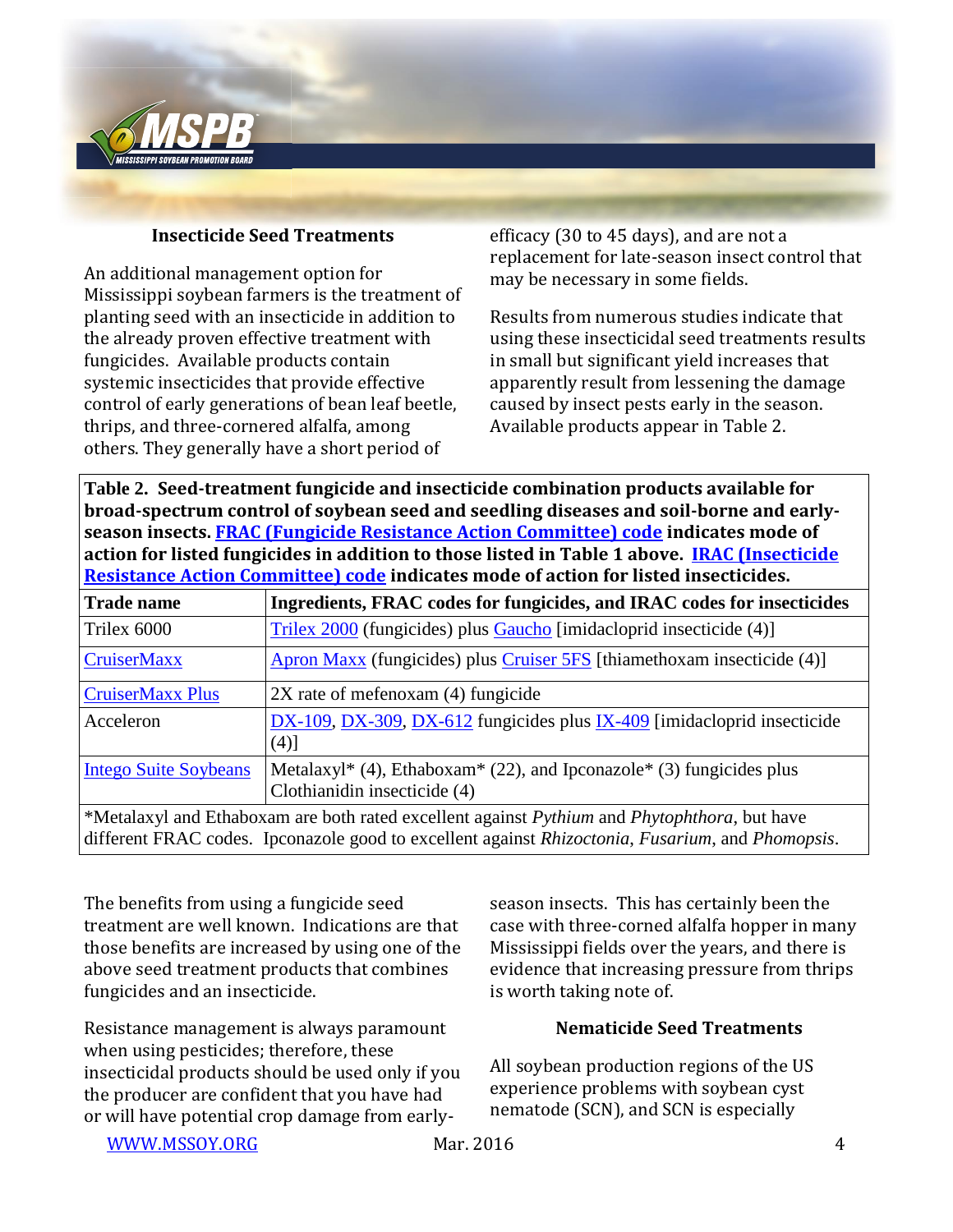

problematic on the silt loam and coarsertextured soils of the Midsouth. With the increasing transfer of Midsouth cotton acreage to soybeans, reniform nematode infection of soybeans has become a concern as well. Root knot nematodes can also be problematic in the Midsouth since soybeans, cotton, and corn all serve as hosts.

Nematicides applied to seed or used in-furrow can reduce early-season root infection by nematodes, but do not provide season-long control and may not be economical. Nematicides can be effective in controlling SCN populations in infested fields, but their use should be based on expected yield and subsequent income, given that lessened yield loss resulting from their use in low-yield environments may not result in yields that are sufficient to be profitable.

**Nematicides will not replace the use of resistant varieties and variety/crop rotation as primary nematode control practices. Click [here](http://arkansasvarietytesting.com/home/soybean/) for up-to-date nematode resistance ratings for Midsouth soybean varieties.**

Nematode control products that can be applied in combination with fungicide/insecticide seed treatments are available.

- ! Votivo (*Bacillus firmus*) is a biological seed treatment that provides early-season protection against the above three nematode species. [Poncho/Votivo](http://www.agrian.com/pdfs/PonchoVOTiVO_Label5b.pdf) is a combination insecticide (clothianidin) /nematicide that is applied to the seed prior to planting.
- ! Avicta [Complete Beans](http://www.syngentacropprotection.com/pdf/labels/ACBWebLabel.pdf) is a seed treatment product that combines a nematicide [\(Avicta](http://www.cdms.net/LDat/ld7A9006.pdf)  [500FS—](http://www.cdms.net/LDat/ld7A9006.pdf)abamectin) with a fungicide [\(Apron](http://www.cdms.net/LDat/ld3UL000.pdf)  [Maxx\)](http://www.cdms.net/LDat/ld3UL000.pdf) and/or insecticide [\(Cruiser 5FS\)](http://www.cdms.net/LDat/ld59U012.pdf), or

[CruiserMaxx](http://www.cdms.net/ldat/ld7JC005.pdf) premix. As with the above product, little is known about the effectiveness of this nematicide in situations with known populations of nematodes.

**.** [Clariva Complete Beans](http://pdf.tirmsdev.com/Web/121/700084/121_700084_LABEL_English_.pdf?download=true) nematicide (Clariva [pn\)](http://www.cdms.net/ldat/ldB92003.pdf)/insecticide/fungicide seed treatment is an on-seed application of separately registered products that has the added nematicide component for control of soybean cyst nematode (SCN). The nematicide component is in addition to the insecticide/fungicide components found in [CruiserMaxx Beans](http://www.syngentacropprotection.com/pdf/labels/CMBVLabel.pdf)  [with Vibrance.](http://www.syngentacropprotection.com/pdf/labels/CMBVLabel.pdf) The nematicide component only targets SCN and not other nematode species. The following links provide detail about this product from Syngenta, the company that developed and is marketing Clariva.

[Syngenta Description](http://www.syngentaebiz.com/productsystem/ImageHandler.ashx?ImID=52de4b7c-b234-464f-b654-4656439f2b87&fTy=0&t=0)

[Syngenta Technical Overview](http://www.syngentaebiz.com/productsystem/ImageHandler.ashx?ImID=76f635de-c7b3-4aba-b579-2e54079231f7&fTy=0&t=0)

[Syngenta video](http://farmassist.com/Blogs/video.aspx?playtype=1&flashurl=http://vidego-http.multicastmedia.com/mm/flvmedia/2968/n/w/t/nwt7l0c4_onwx5120_h264_464K.mp4?cid=2968&aid=2035619&afid=3746155)

[Syngenta Power Point Presentation](http://mssoy.org/wp-content/uploads/2013/11/CLARIVA-COMPLETE-BEANS-PP-PRES.pdf)

Available information indicates the cost of the nematicide component will increase the seed treatment cost about \$8 to \$10 per acre above that for the product without the nematicide.

A Plant Management Network webcast titled ["Evaluation of Seed-Applied Nematicide on](http://www.plantmanagementnetwork.org/edcenter/seminars/soybean/SeedAppliedNematicide/)  [Soybeans"](http://www.plantmanagementnetwork.org/edcenter/seminars/soybean/SeedAppliedNematicide/) presents the first year (2014) of results from evaluating the effect of Clariva on SCN across the state of Iowa. These first-year results indicate that Clariva does negatively affect SCN's ability to reproduce, but the long-term effect of this reduction on soybean performance can only be determined with additional years of research.

[WWW.MSSOY.ORG](http://www.mssoy.org/) Mar. 2016 Mar. 2016